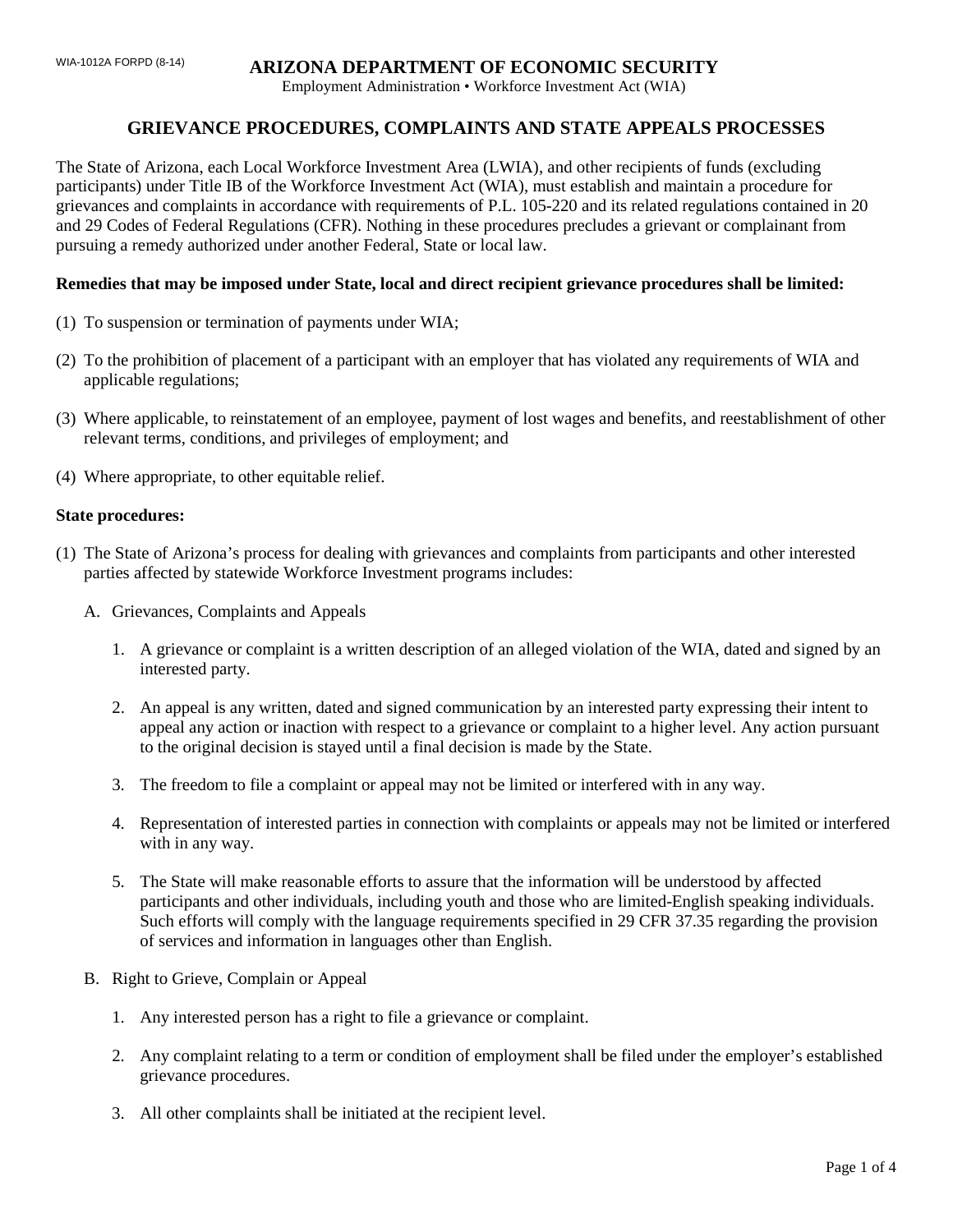Employment Administration • Workforce Investment Act (WIA)

C. Time Limitations

Complaints under this section shall be filed within one year of the alleged occurrence.

- D. Time Computation, Filing and Receipt
	- 1. For purposes of these procedures, any complaint, appeal, application, request, notice, objection, petition, report or other information is considered received and filed timely:
		- a. If transmitted via the United States Postal Service on the date it is mailed as shown by the postmark, or in the absence of a postmark the postage meter mark, on the envelope in which it is received; or
		- b. If not postmarked or postage meter marked, or if the mark is illegible, on the date entered on the documents as the date of completion.
		- c. If transmitted by any means other than the United States Postal Service on the date it is actually received.
		- d. If a delay in filing is due to an error or misinformation by the organization or person with whom the complaint or appeal is filed, the time limitation shall be adjusted in a manner equitable to the complainant.
	- 2. Any reference to "days" is interpreted as calendar days. In computing any period of time, the date of the act, event or default is not included. The last day of the period computed is counted, unless it is a Saturday, a Sunday, or a legal holiday, in which case the period runs until the end of the next day which is not a Saturday, a Sunday, or a legal holiday.
- E. Hearing

A Hearing Officer of the Department of Economic Security will hear complaints at the State level.

(2) The process for resolving appeals to the State:

Any party who has filed a grievance or complaint below the State level has the opportunity for an appeal to the State when no decision is reached within 60 days or either party is dissatisfied with the local hearing decision.

- A. The appeal must be filed within ten days of the receipt of an adverse decision; or
- B. The appeal must be filed within ten days from the date a decision should have been issued; or
- C. Any appeal filed after the tenth day following the decision is null and void.
- (3) The State of Arizona, consistent with the philosophy of WIA, encourages the resolution of grievances and complaints at the lowest level. In instances when a grievance or complaint is submitted directly to the State, but could be heard by the LWIA without compromising the opportunity for a fair hearing, the State may remand the matter to the LWIA for hearing under the LWIA grievance process. Nothing shall preclude a complainant's right to appeal to the State later.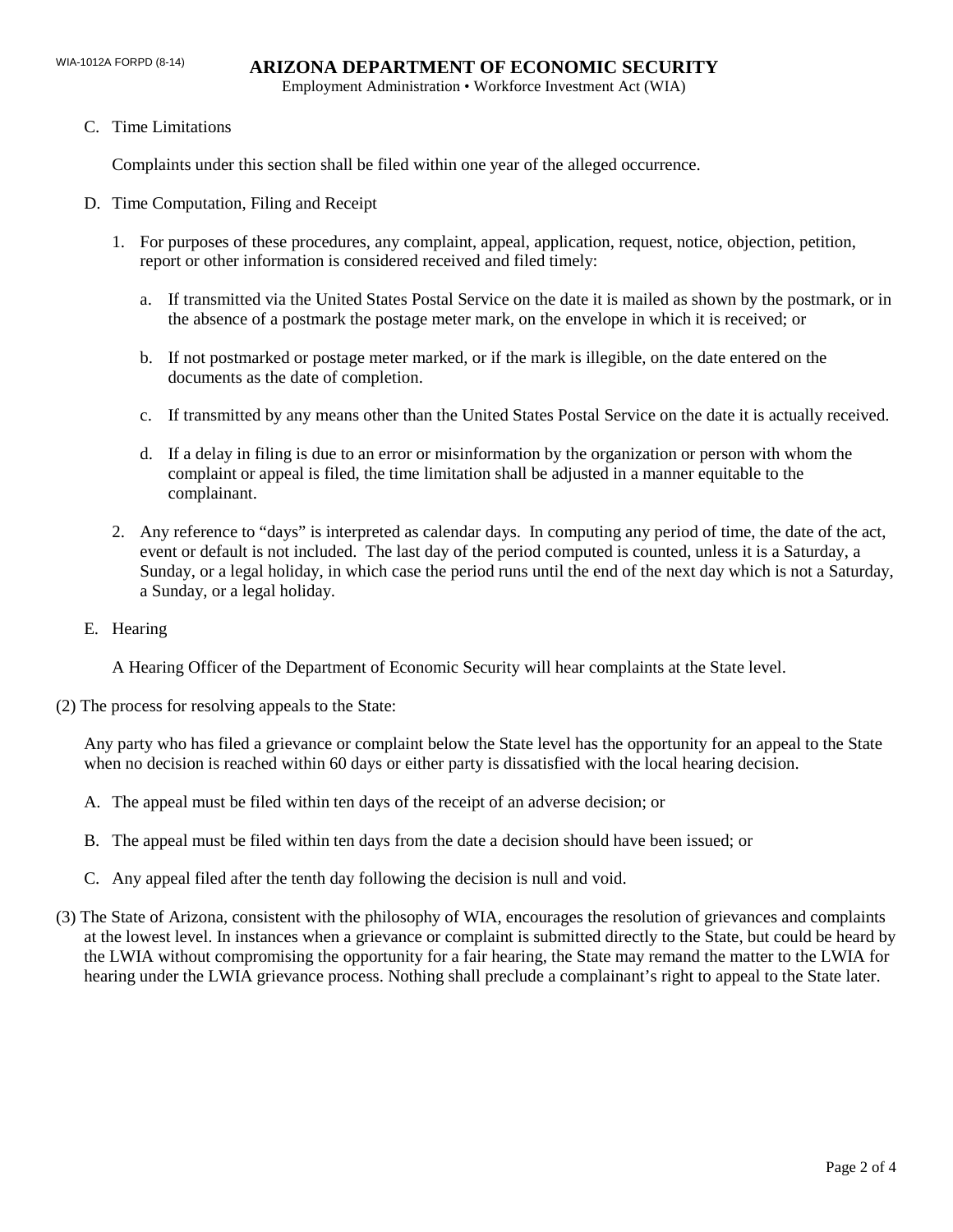# WIA-1012A FORPD (8-14) **ARIZONA DEPARTMENT OF ECONOMIC SECURITY**

Employment Administration • Workforce Investment Act (WIA)

### **Each Local Workforce Investment Area and all sub-recipients must comply with the following:**

- (1) Recipients shall establish and maintain a procedure for hearing and resolving complaints or appeals of any employer or sub-recipient level grievance decision.
- (2) Provide information about the local or recipient grievance and complaint procedures to participants, applicants and other interested parties affected by the local Workforce Investment System, including One-Stop partners and service providers;
- (3) Sub-recipients must provide grievance procedure information to applicants and participants receiving Title I-funded service from such entities; and
- (4) Both LWIAs and sub-recipients must make reasonable efforts to assure that the information will be understood by affected participants and other individuals, including youth and those who are limited-English speaking individuals. Such efforts must comply with the language requirements specified in 29 CFR 37.35 regarding the provision of services and information in languages other than English.
- (5) An impartial Hearing Officer must conduct any hearings, including appeals

### **Local area procedures must provide:**

- (1) A process for dealing with grievances and complaints from participants and other interested parties affected by the local Workforce Investment System, including One-Stop partners and service providers;
- (2) An opportunity for an informal resolution and a hearing to be completed within 60 days of the filing of the grievance or complaint;
- (3) A process which allows an individual alleging a labor standards violation to submit the grievance to a binding arbitration procedure, if a collective bargaining agreement covering the parties to the grievance so provides; and
- (4) An opportunity for an appeal to the State when:
	- A. No decision is reached within 60 days; or
	- B. Either party is dissatisfied with the local hearing decision.
- (5) An impartial hearing officer to hear grievances, complaints and/or appeals.

#### **Procedures for sub-recipients must provide:**

- (1) A process for dealing with grievance and complaints from participants and other interested parties affected by the recipient's Workforce Investment Act programs; and
- (2) An opportunity for an informal resolution and a hearing to be completed within 60 days of the filing of the grievance or complaint.

#### **Discrimination Complaints:**

The provisions of the previous sections on grievance and appeals procedures do not apply to discrimination complaints brought under WIA Section 188 or 29 CFR Part 37.

(1) Complaints alleging discrimination on the basis of race, color, religion, sex, national origin, age, disability, political affiliation or belief and for beneficiaries only, citizenship, or participation in programs funded in whole or in part by